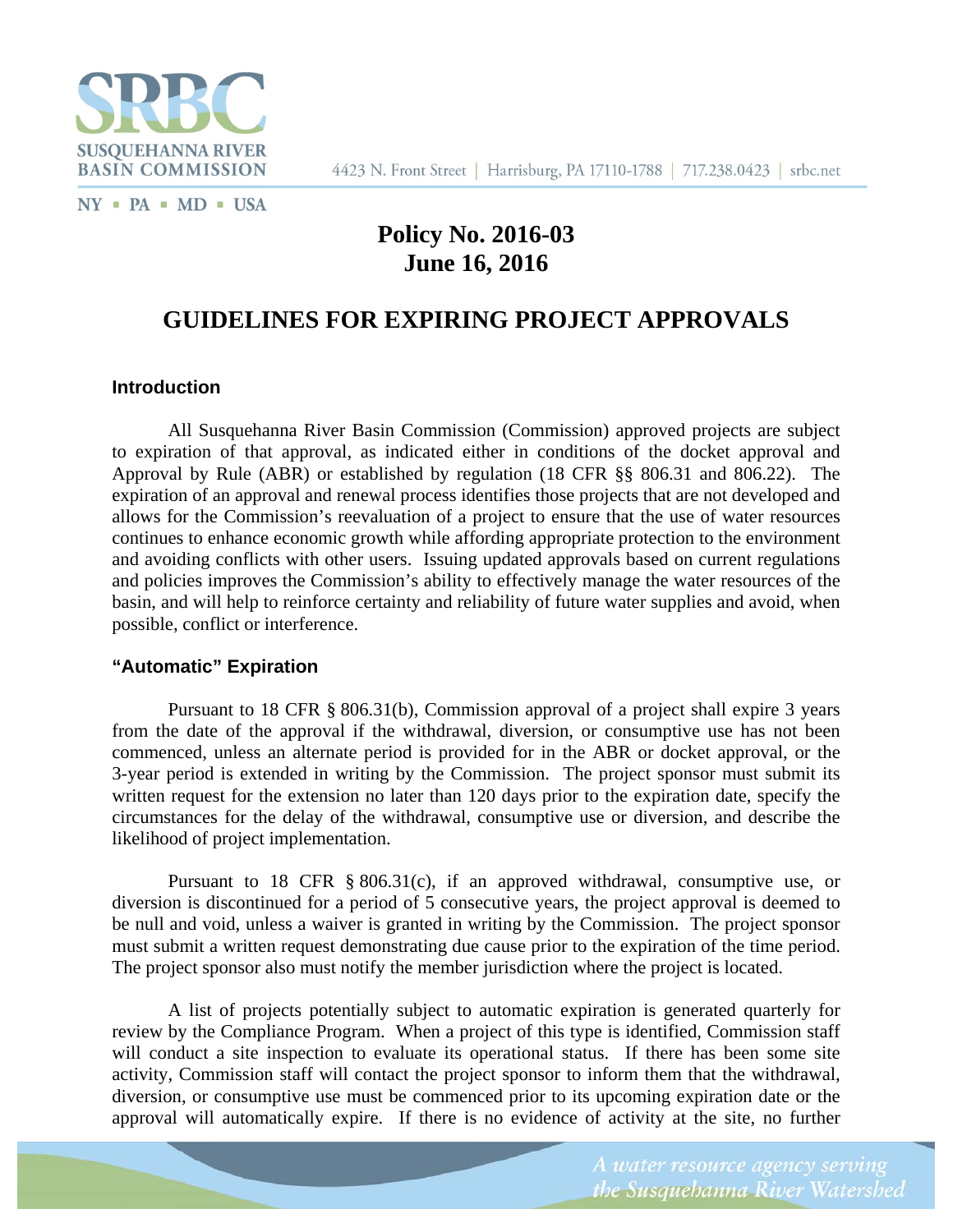contact is made with the project sponsor prior to the automatic expiration date. Upon the date of expiration, a notice will be sent by regular mail to inform the project sponsor of the expiration of its Commission approval.

## **Renewal of Commission Approvals**

 Project sponsors may submit applications for renewal of Commission approvals for withdrawal, consumptive use, and diversion. The renewal process itself is summarized for project sponsors and others in an information sheet (Attachment A) that will be posted on the Commission's website, appear as a link in e-mail notifications, and be distributed to project sponsors at meetings and during compliance inspections.

## **Process Sequence for Expiring Project Notifications**

 The notification process to projects nearing the expiration date of a Commission approval consists of scheduled compliance inspections, e-mail reminders, and Monitoring Data Website (MDW) reminders, as summarized below. The critical period for most projects begins 1 year prior to the date of expiration, as the current approval for project sponsors submitting a timely and complete renewal application pursuant to 18 CFR § 806.31(e) will be deemed extended during application review period. However, the additional lead times of some notices recognize that substantial effort may be required for the renewal process and, accordingly, it is beneficial for projects to plan ahead. Many projects have approvals that are decades old and applicants for renewal may not fully understand the Commission's current application process. Proper planning and allowing sufficient time for the process will permit continued operations at approved rates (with no interruption or suspension of the withdrawal or consumptive use) until the Commission acts on the renewal application.

Based on staff's experience, project types that are likely to need a longer lead time to prepare complete applications are generally notified earlier. This may be due to the inherent complexity of the application, required aquifer testing, the need to engage a consulting team for technical expertise, the likelihood of collecting additional data for submittal, or cost of the application process that may require advance budgeting or other factors. Note that reminders and correspondence will be generated electronically with oversight by staff; reminders will be discontinued once an application is received and the Hydra database is flagged accordingly. As such, notifications for projects have been grouped into three standard timelines based on approval type.

## **Notice Timeline for Expiring Projects**

## Renewal Track 1: Groundwater Withdrawals, Consumptive Use (self-supplied), and Out-of-Basin Diversions

5 years prior to expiration: Begin e-mail to facility primary contact and data entry contact noting the expiration date and reminding project sponsor to apply for renewal. The notification is e-mailed annually until 18 months prior to expiration when the notice becomes quarterly. Begin pop-up reminders with logon to the MDW (Attachment B).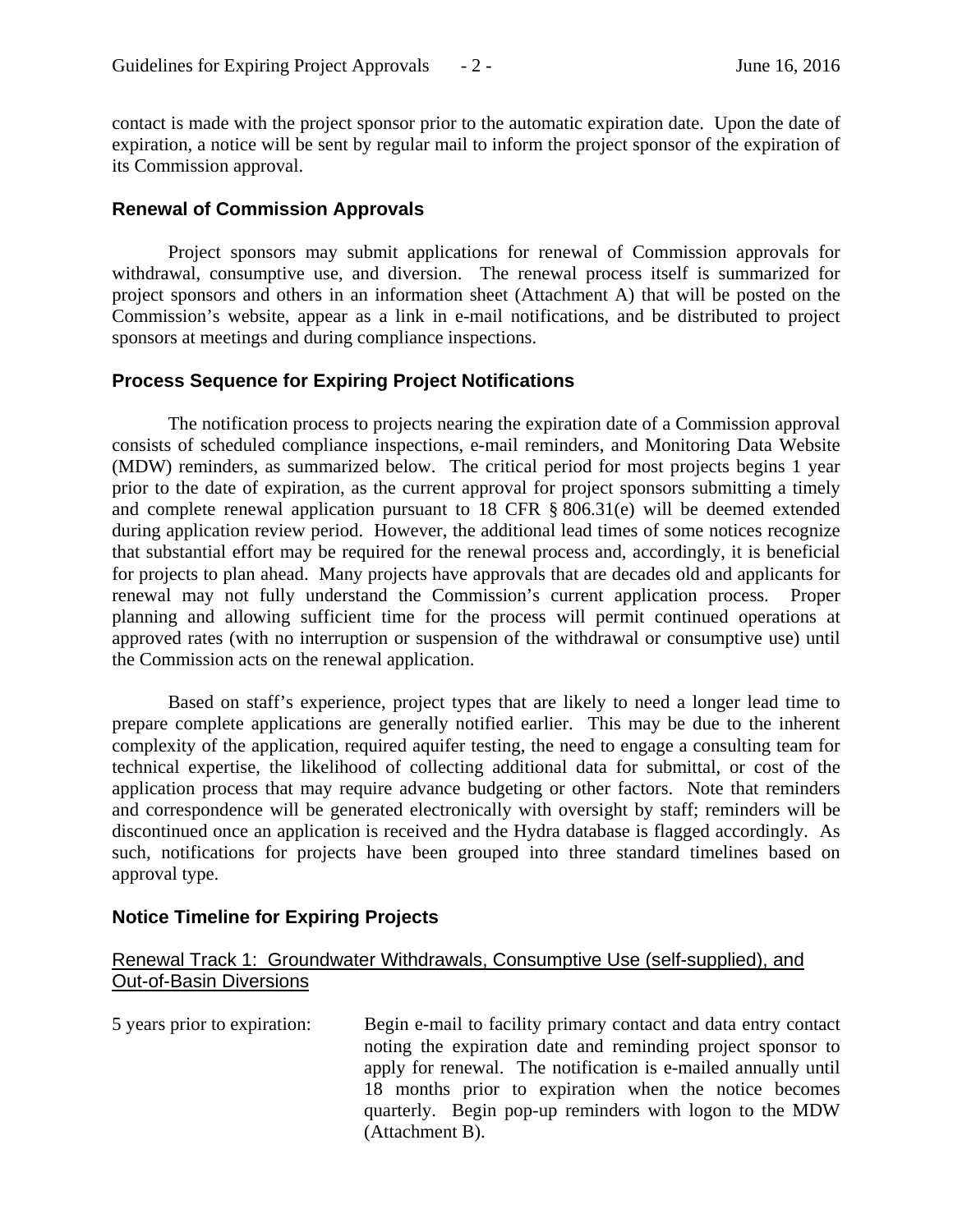E-mail lists relevant information for renewal, includes a link to the information sheet (Attachment A), with suggested renewal process timeline.

6 months prior to expiration: If an application has not been received, Compliance staff may conduct an inspection to evaluate the status of the project and determine whether: (1) the project is not in operation; (2) the project is in operation and the water withdrawal or use is below regulatory thresholds; (3) the project is in operation and needs Commission approval by way of a renewal; (4) the project is operating as essentially a new project (requiring a new application); or (5) some other scenario. As needed, Compliance will begin discussions with the project regarding its proposed operations after the date of expiration and prepare to move forward with the appropriate compliance action. The compliance action may vary from project to project and will require correspondence and communications specific to the situation.

> Attachment A may be provided to the project sponsor at the inspection.

- Expiration date: If a timely application for renewal is not submitted, a notice (certified mail) of expiration [Attachment C(1)] and required suspension of withdrawal and/or consumptive use, or reduction to pre-regulation amount or less (if applicable).
- Post expiration: Site inspection, if necessary, to determine compliance status.

#### Renewal Track 2: Surface Water Withdrawals and Into-Basin Diversions

1.5 years prior to expiration: Begin quarterly e-mail to facility primary contact and data entry contact noting the expiration date and reminding project sponsor to apply for renewal; begin pop-up reminders with logon to the MDW.

> E-mail lists relevant information for renewal, includes a link to the information sheet (Attachment A), with suggested renewal process timeline.

6 months prior to expiration: If an application has not been received, Compliance staff may conduct an inspection to evaluate the status of the project and determine whether: (1) the project is not in operation; (2) the project is in operation and the water withdrawal or use is below regulatory thresholds; (3) the project is in operation and needs Commission approval by way of a renewal; (4) the project is operating as essentially a new project (requiring a new application); or (5) some other scenario. As needed,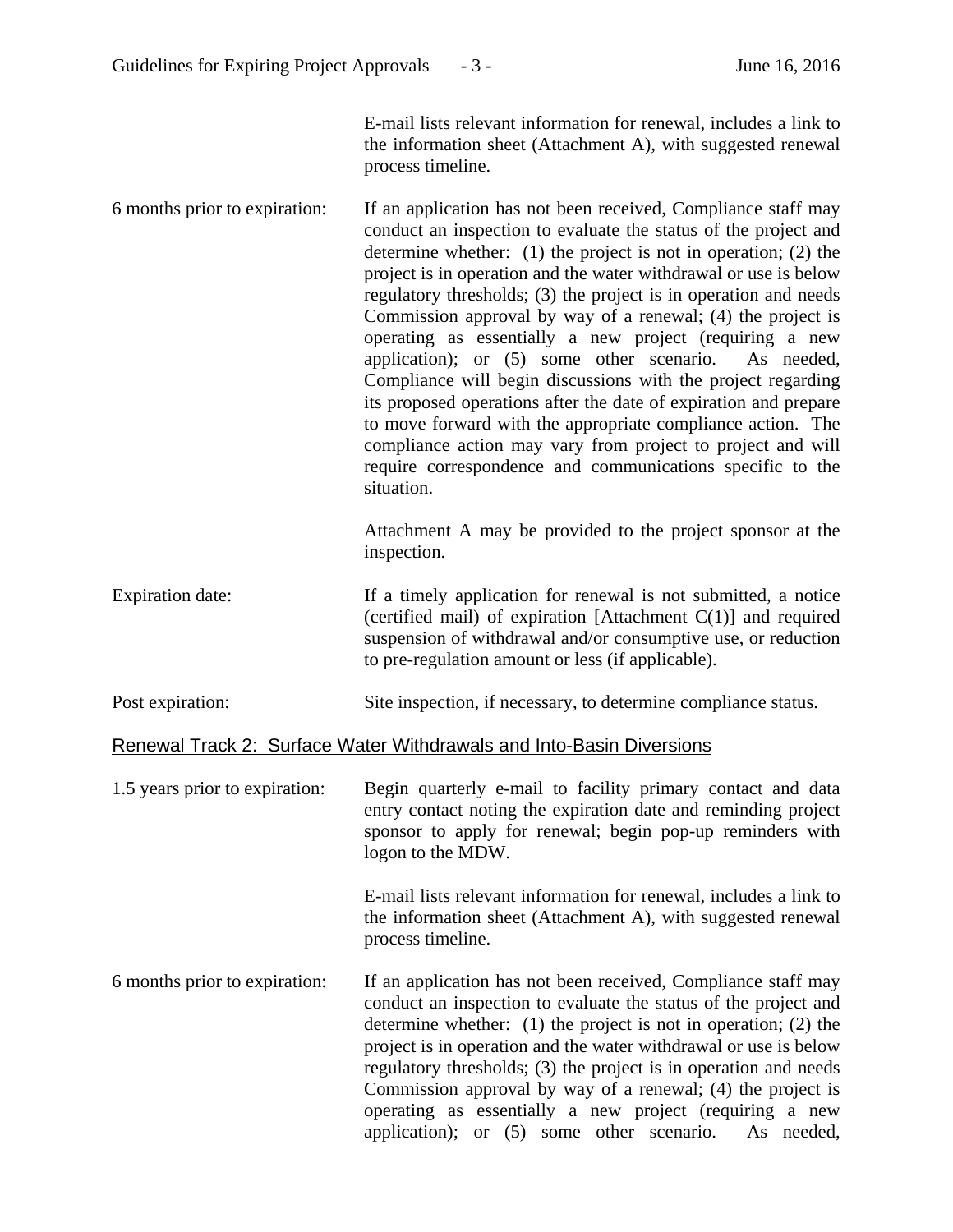Compliance will begin discussions with the project regarding their proposed operations after the date of expiration and prepare to move forward with the appropriate compliance action. The compliance action may vary from project to project, and will require correspondence and communications specific to the situation. Expiration date: If a timely application for renewal is not submitted, a notice (certified mail) of expiration [Attachment C(1)] and required suspension of withdrawal and/or consumptive use, or reduction to pre-regulation amount or less (if applicable).

Post expiration: Site inspection, if necessary, to determine compliance status.

#### Renewal Track 3: Approval by Rule

| 6 months prior to expiration: | Begin quarterly e-mail of letter to primary contact and data    |
|-------------------------------|-----------------------------------------------------------------|
|                               | entry contact noting the expiration date and reminding project  |
|                               | sponsor to apply for renewal. Also, except for hydrocarbon      |
|                               | development projects subject to special reporting provisions of |
|                               | 18 CFR $\S$ 806.22(f), begin pop-up reminders with logon to the |
|                               | MDW.                                                            |
|                               |                                                                 |
|                               | Note that due to the expedited review process, renewals         |

commonly will be issued within 30 days; hence, any extension of the current approval under 18 CFR § 806.31(e) is usually unnecessary.

Expiration date: Notice (e-mail) of expiration [Attachment C(2)] and required suspension of consumptive use, or reduction to pre-regulation amount or less (if applicable).

Post expiration: Site inspection, if necessary, to determine compliance status.

#### **Outreach to Projects for the Renewal Process**

In addition to the project specific notifications described above, the Commission may undertake the following:

1. A routine compliance inspection of the project may be conducted prior to the first notification to allow closer examination of the project and to provide contact information for project review staff knowledgeable about the renewal process. This inspection could provide an opportunity to meet with the project sponsor, verify sources and their locations, identify knowledge gaps and potential considerations (such as grandfathering) that would be relevant to a renewal application, distribute information about the renewal process, and confirm current project contacts.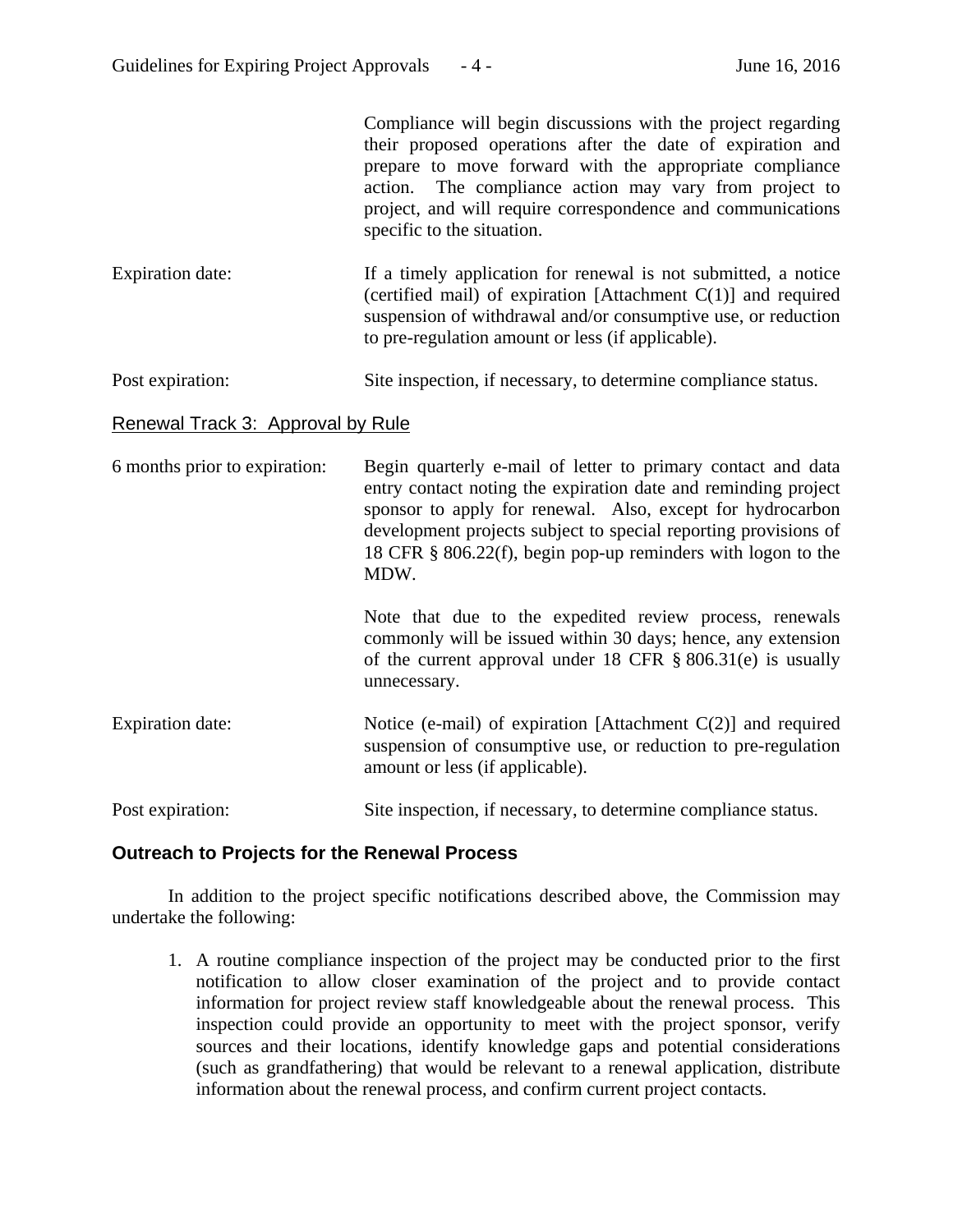- 2. Posting on the website an information sheet (Attachment A) describing the Commission's renewal process for water withdrawal and use**.**
- 3. Posting on the website a list of expiring project dockets or developing a way for the public to create lists/displays of projects, such as sorting by year of approval, year of expiration, and the capability to map projects expiring in the next 5 years.
- 4. Outreach through presentations to key stakeholder organizations.
- 5. Outreach through coordination mechanisms with sister state agencies (Memorandum of Understanding or other administrative vehicle).
- 6. Outreach through the Public Water Supply Assistance Program, a program made possible by a grant from the Pennsylvania Department of Environmental Protection which assists small public water systems in meeting the Commission's regulatory requirements.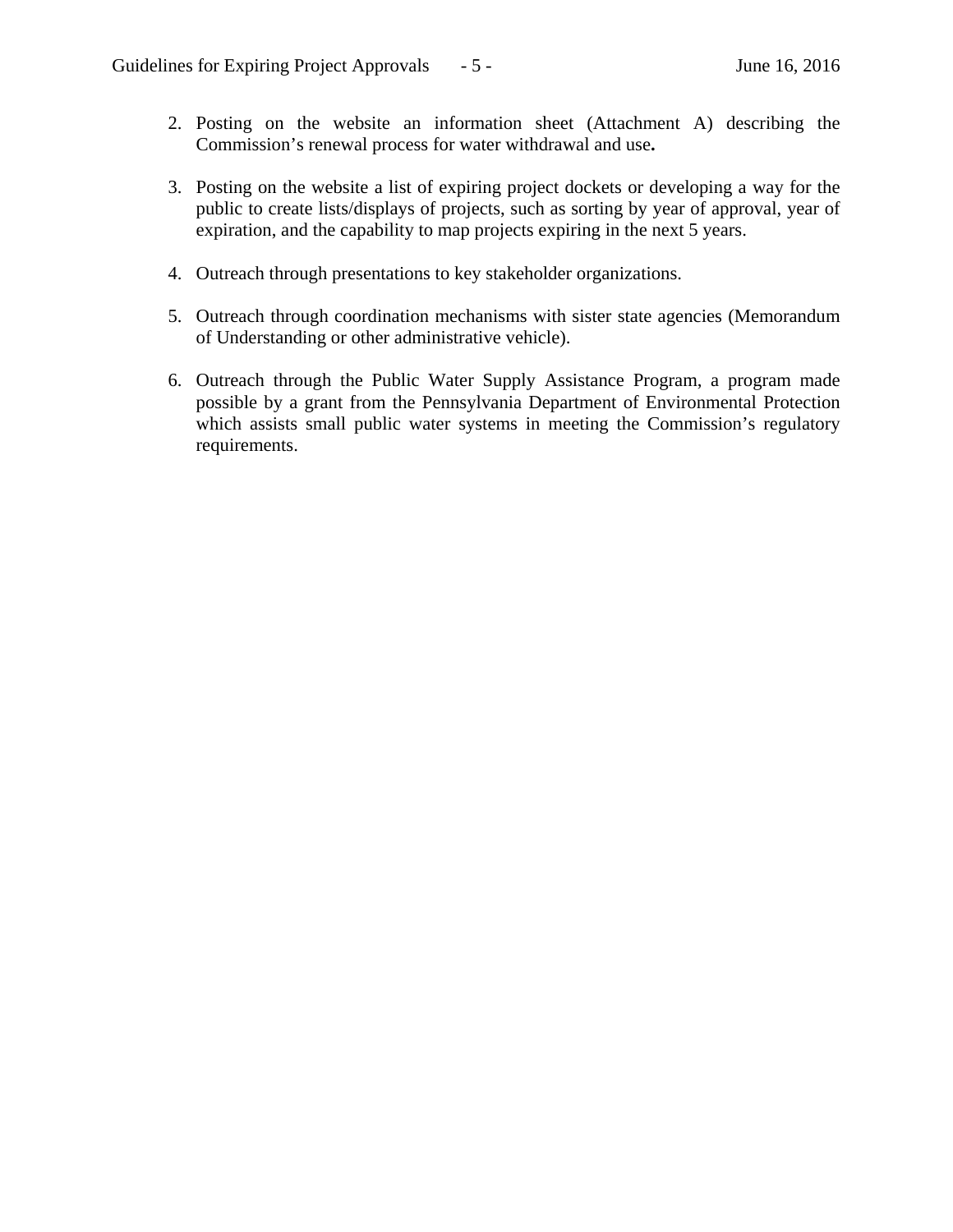# **ATTACHMENT A**

## **Commission Renewal Process for Water Withdrawals, Consumptive Use, and Diversions**

#### **Introduction**

All Susquehanna River Basin Commission (Commission) approved projects are subject to expiration of that approval, as indicated either in conditions of the docket approval and Approval by Rule (ABR) or established by regulation. The renewal process ensures that the use of water resources continues to enhance economic growth while affording appropriate protection to the environment and avoiding conflicts or interference with other users. Updated approvals are based on current regulations, policies, and standards.

This document will familiarize you with the Commission's current application process and the steps needed to renew an approval.

#### **Planning Horizons**

Based on staff's experience, it is clearly beneficial for projects to plan ahead—sometimes far ahead—due to the nature of the project, its complexity, and other considerations such as budgeting. Proper planning and allowing sufficient time for the renewal process may allow continued operations until the Commission acts on the renewal application.

For surface water withdrawals and into-basin diversions, staff recommends beginning planning for the renewal process 18 months prior to the expiration date. Renewals for ABRs typically require less time, and you should begin the planning process 1 year in advance. Note that the ABR process is used for natural gas operators and any consumptive use approvals where a public water supplier is the exclusive source of supply.

Groundwater withdrawals, consumptive use projects with sources other than or in addition to public water supply, and out-of-basin diversions typically require additional time for application preparation due to the inherent complexity of the project. Therefore, staff recommends that a project sponsor begin planning for the renewal process much earlier—4 or 5 years prior to expiration.

#### **Steps Needed to Renew an Approval**

 The Commission follows a standard permitting program for water withdrawals and uses, including for renewals of current approvals. A project sponsor prepares and submits an application no later than 6 months prior to the expiration of its existing approval, Commission staff reviews it for administrative completeness and technical merit, makes a recommendation for action by the commissioners, and the commissioners approve, approve with conditions, or deny the application. To renew an approval, a project sponsor must:

1. Prepare the appropriate application forms (most applications are online submittals).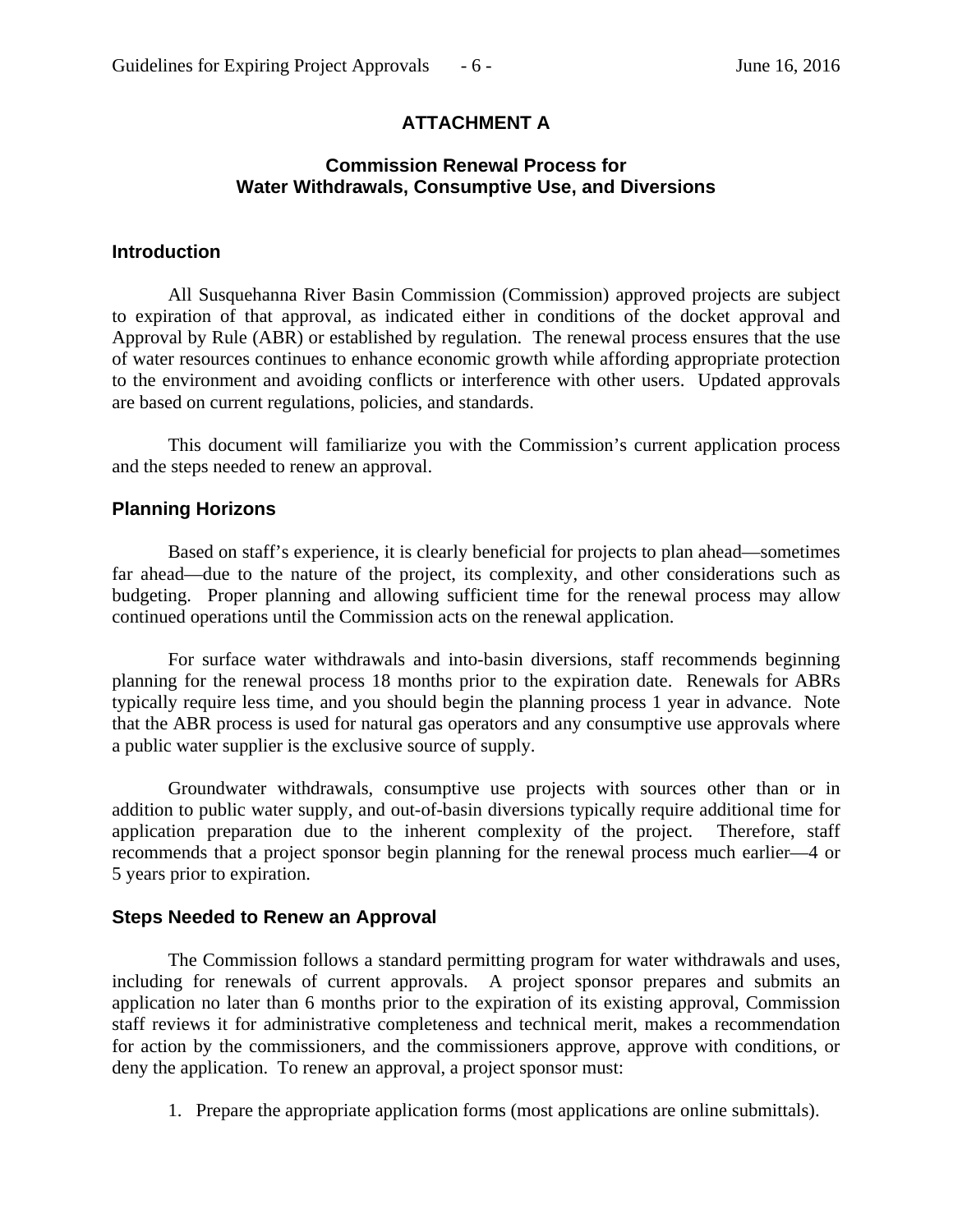- 2. Submit the application forms and required attachments with the appropriate fee, based on the Commission's Regulatory Program Fee Schedule, in a timely fashion and in consideration that if the application is complete at least 6 months prior to the expiration date, projects may enjoy continuity of operations during review.
- 3. Complete required public notifications.
- 4. Respond promptly to any questions and requests for additional information during technical review.
- 5. Continue to submit required monitoring data quarterly during the review period.
- 6. Await Commission action on the application.

## **Additional Considerations**

The Commission recommends that all project sponsors intending to renew an existing approval be proactive in developing a plan for renewal and consider scheduling a pre-application meeting, consistent with 18 CFR § 806.11, with staff in the Project Review Program to receive individualized guidance about the process based on project-specific factors. The following is a basic list of considerations as you plan for the renewal process.

- 1. Develop a plan for the renewal process, including the total cost of the application process.
	- a. Total costs include application review fee(s) and aquifer testing plan review fees, the organization/collection of supplemental information, and may also include an aquifer testing program, and various professional services;
	- b. Consider if advance budgeting is required; and
	- c. Develop a timeline for successful completion.
- 2. Determine whether you have the resources and/or technical expertise in-house to prepare the renewal application or will need to retain professional services.
	- a. Determine the needed technical expertise (some information must be submitted by licensed professional engineers or geologists); and
	- b. Engage consulting services, if necessary.
- 3. Determine the scope of renewal by reviewing the soon-to-expire approval, noting the type of approval, water source(s), quantity(ies), rates, and any special conditions of approval. Also consider any significant changes or expected changes to the purpose, quantity, location, or monitoring of your operation.
- 4. Determine the likely requested quantity for the renewal application. For example, if the source is currently being utilized at the approved rate, which can be confirmed with the monitoring data as submitted to the Commission, at a minimum, the requested quantity should be the same as that in the existing approval. If the source has been routinely used at a lesser amount, this should be considered in determining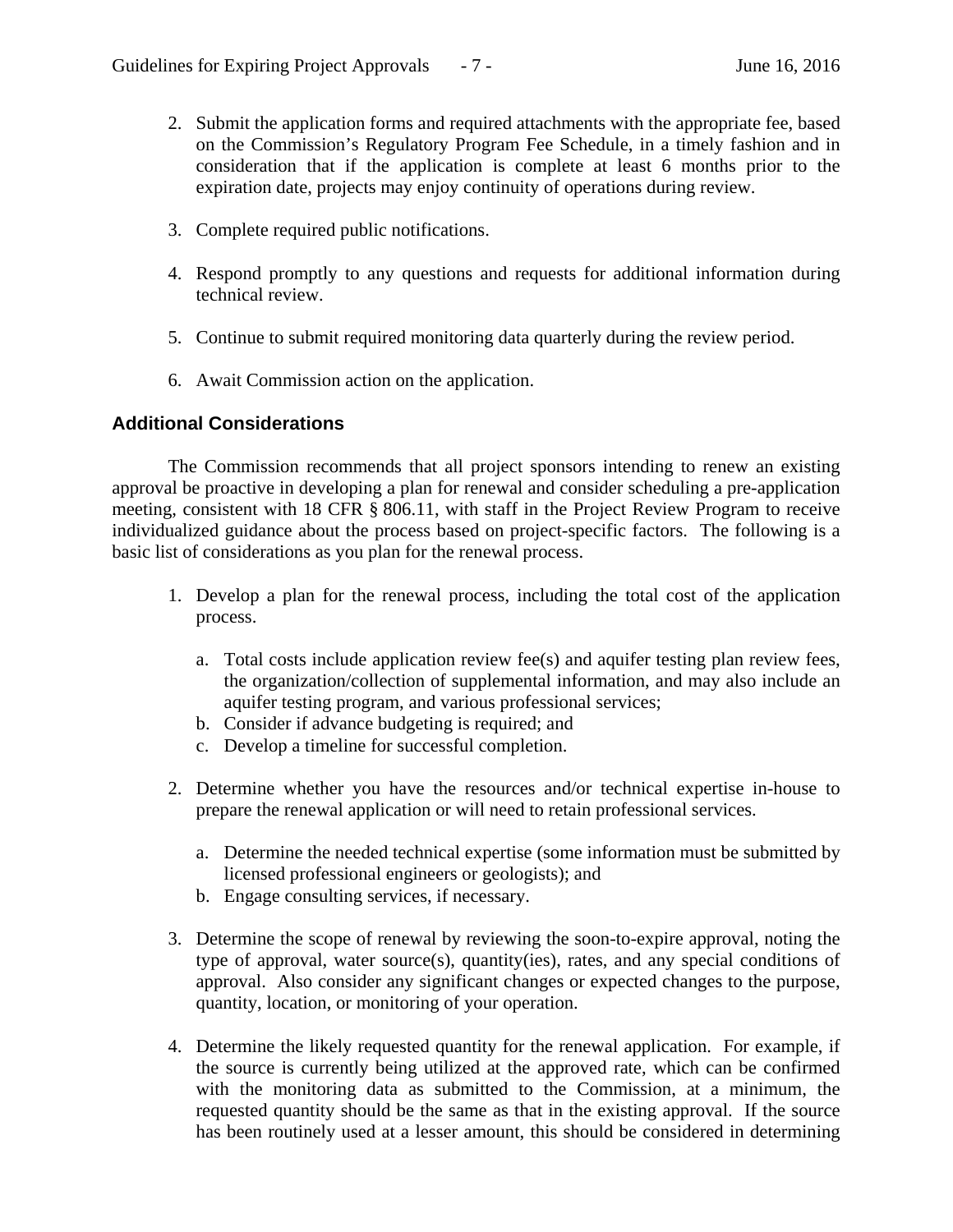the appropriate requested quantity for renewal. If growth or increased demand is expected over the term of the renewed approval, documentation of the reasonably foreseeable need must accompany the request.

- 5. Review all of the other sources in the system, and determine whether currently unapproved and backup sources may be subject to review under the Commission's regulations. If you currently have a consumptive use approval with no source withdrawal approval, you most likely will be required to submit application for the withdrawal and are strongly recommended to contact Commission staff for consultation well in advance for specific project guidance.
	- a. Consider all sources, including any "grandfathered" as defined in 18 CFR § 806.4;
	- b. Collect monitoring data to document current and historic use; and
	- c. Identify and collect other monitoring data to support the application.
- 6. If the project involves a groundwater withdrawal, you must also submit an aquifer testing plan, pursuant to 18 CFR § 806.12 (or request a waiver of that testing supported by relevant data under 18 CFR § 806.8, if appropriate), receive test plan approval, and conduct the testing. This requires a serious planning effort to ensure that testing results are available to be submitted with the application.

## **SRBC Contacts and Resources**

You are encouraged to contact Commission staff to discuss the application requirements.

| Groundwater withdrawals:     |                                                                                              | Mike Appleby; Supervisor, Groundwater Project Review<br>(717) 238-0423, extension 1208                                                                                                                                                                                    |
|------------------------------|----------------------------------------------------------------------------------------------|---------------------------------------------------------------------------------------------------------------------------------------------------------------------------------------------------------------------------------------------------------------------------|
| Surface water withdrawals:   |                                                                                              | Mike College; Supervisor, Surface Water Project Review<br>(717) 238-0423, extension 1238                                                                                                                                                                                  |
| Approval by Rule:            |                                                                                              | Glenda Miller; Supervisor, Approval by Rule Program<br>(717) 238-0423, extension 1227                                                                                                                                                                                     |
| All other projects:          |                                                                                              | Todd Eaby; Manager, Project Review<br>(717) 238-0423, extension 1234                                                                                                                                                                                                      |
| <b>Compliance Questions:</b> |                                                                                              | Eric Roof; Manager, Compliance Program<br>(570) 731-4839, extension 1501                                                                                                                                                                                                  |
| Resources:                   | <b>Application Forms</b><br>$\bullet$<br>$\mathbf{r}$ $\mathbf{m}$ $\mathbf{r}$ $\mathbf{r}$ | SRBC's website (www.srbc.net) "Policies and Regulations" and "Forms and<br>Applications" pages has information on the following:<br>SRBC's Regulations and Procedures for Review of Projects<br><b>Regulatory Program Fee Schedule</b><br><b>Aquifer Testing Guidance</b> |

Low Flow Protection Policy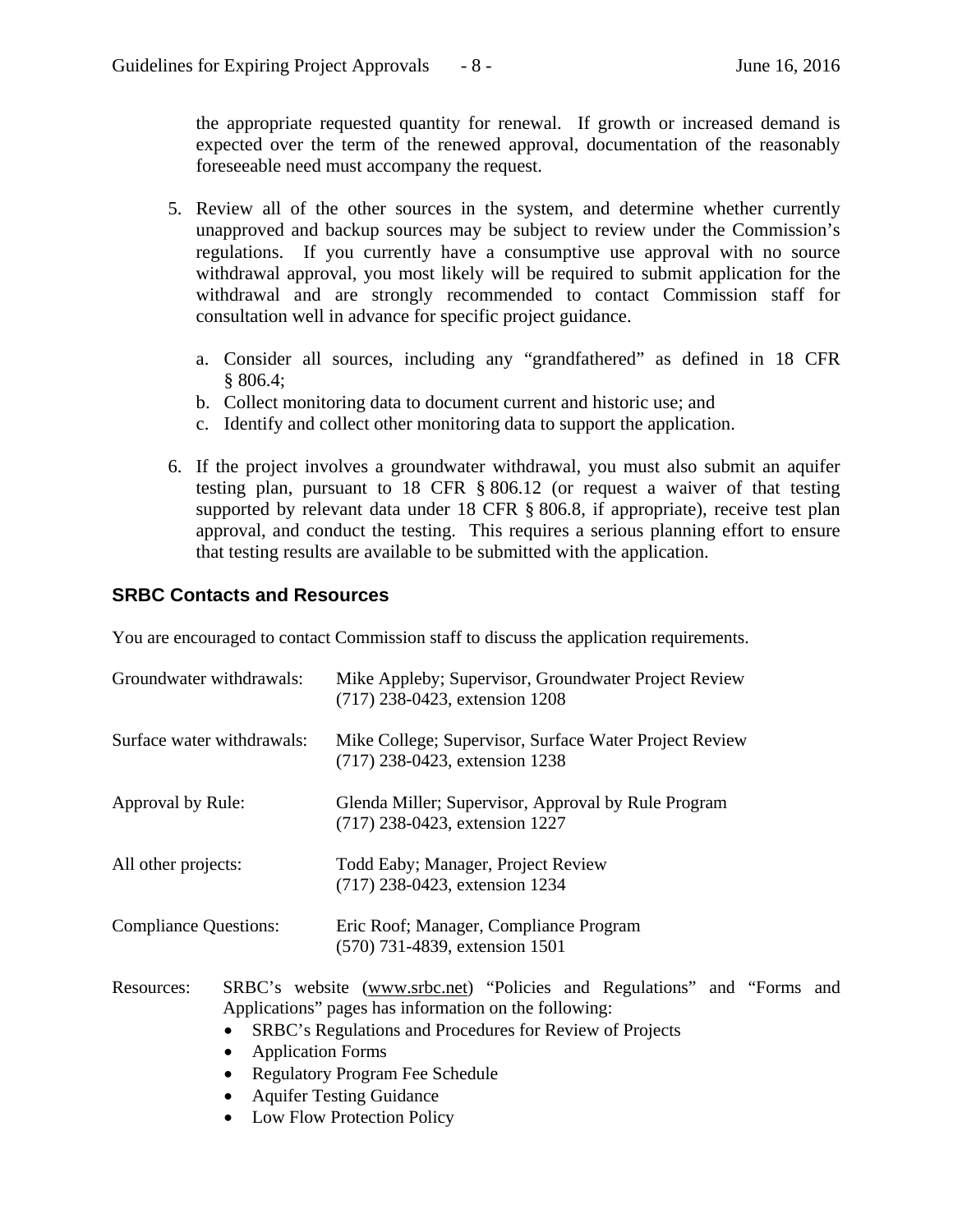# **ATTACHMENT B**

# **Sample E-mail Notifications**

1. **Notification for Renewal** to primary contact for project sponsor and data entry contact(s), as recorded in Hydra.

**From:** onlineReporting@srbc.net [mailto:onlineReporting@srbc.net] **Sent:** Date **To:** Project Sponsor Contact **Cc:** compliance **Subject:** SRBC Notice of the Upcoming Expiration of Commission Docket No. \_\_

Dear Project Sponsor Contact:

The Susquehanna River Basin Commission (Commission) records indicate that Docket No. \_\_\_, approving Source for the withdrawal, consumptive use, or outof-basin diversion of water will expire on date. As a courtesy, this notice is to inform you that, unless you take the action noted below, after date, the withdrawal and/or consumptive use of water at Source will no longer have the required Commission approval. Continued operations beyond that date may result in Project Name violating Commission Regulation 18 CFR Section 806 and subject Project Name to potential enforcement action.

In accordance with the provisions of Section 806.31(e), if the Commission receives a complete renewal application(s) and payment no later than date, the existing approval may be deemed extended until such time as the Commission renders a decision on the renewal application. This would allow Project Name to continue existing operations to Source under your existing approval (Commission Docket No.  $\Box$ ) pending final action by the Commission.

If this project involves an ABR, please submit an ABR renewal application at your earliest convenience, but no later than date. Commission staff recommends submitting the renewal application approximately 3 months prior to the expiration date of an ABR. By doing so, this should allow Commission staff adequate time to review and render a decision on the renewal application, prior to the ABR expiration date.

The Commission's Regulations and Procedures for Review of Projects and application forms can be accessed at the Commission's Website (www.srbc.net). To avoid potential violation of Commission regulations, you are encouraged to contact Commission staff to discuss the application requirements. If your project involves a groundwater withdrawal you should contact name, Supervisor of Groundwater Project Review, at (717) 238-0423, extension \_\_. If your project is an ABR you should contact name, Supervisor of Approval by Rule Program, at (717) 238-0423, extension \_\_. For all other projects, please contact name, Manager of Project Review at (717) 238-0423, extension \_\_\_.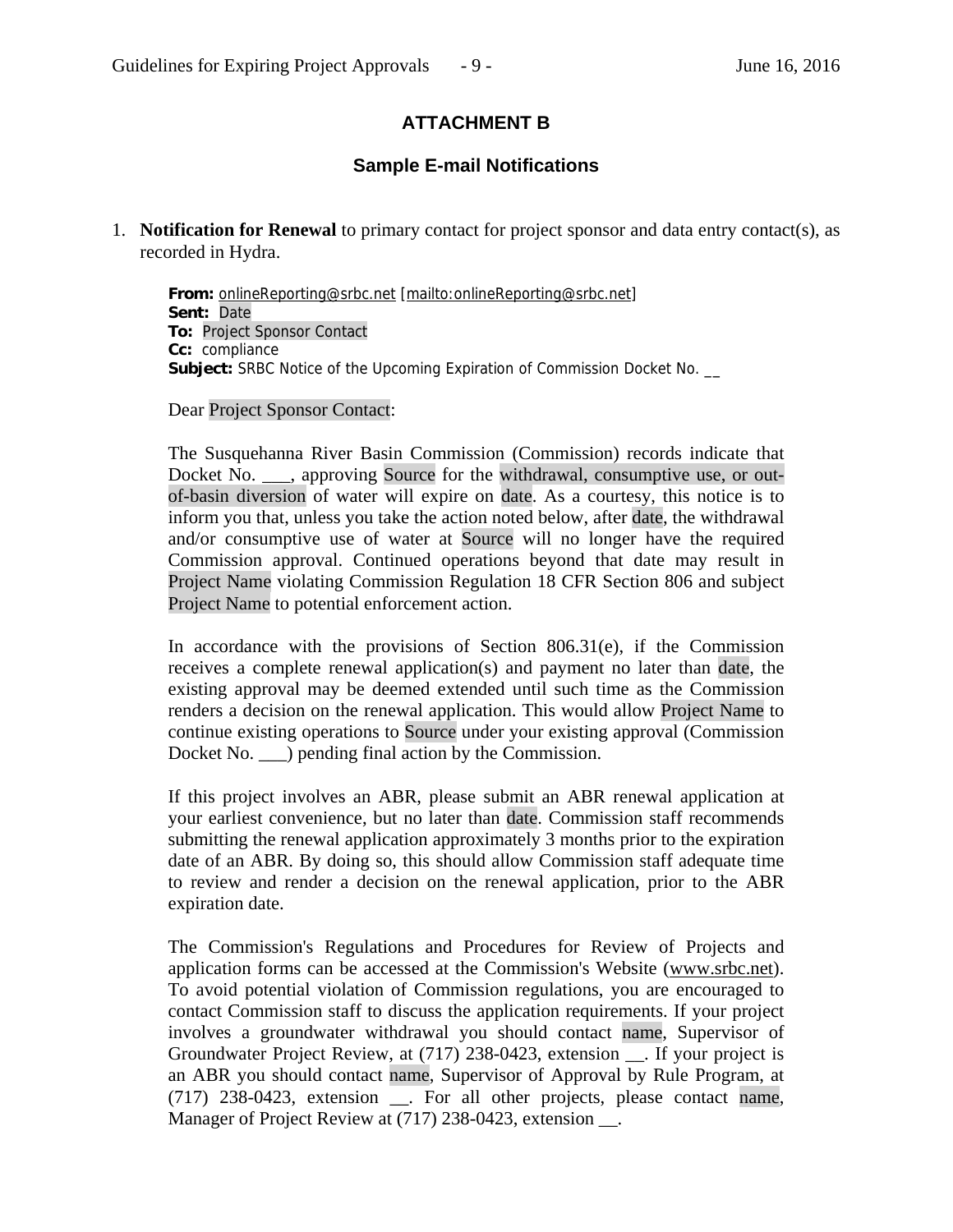Please feel free to contact me (Manager of Compliance Program) with any questions regarding the above information by phone at (717) 238-0423, extension  $\equiv$  or by email at  $\equiv$ .

Sincerely,

2. Monitoring Data Website Pop-up Reminder<sup>1</sup> for Renewal (appears whenever a project sponsor opens the expiring project file in the MDW).

| <b>Monitoring Data Website</b><br>Susquehanna River Basin Commission                                                    |                                                                                                                                       |                                                                                                                                                                                                                                                                                                                                                                                                                                                                                                                                                                                                                                                                                              |  |  |
|-------------------------------------------------------------------------------------------------------------------------|---------------------------------------------------------------------------------------------------------------------------------------|----------------------------------------------------------------------------------------------------------------------------------------------------------------------------------------------------------------------------------------------------------------------------------------------------------------------------------------------------------------------------------------------------------------------------------------------------------------------------------------------------------------------------------------------------------------------------------------------------------------------------------------------------------------------------------------------|--|--|
| Monitoring Report for:<br><b>Tioga River</b>                                                                            | Facility:<br>Source:                                                                                                                  | <b>Tioga River</b><br>$\overline{\mathbf{v}}$<br><b>Tioga River</b><br>▼                                                                                                                                                                                                                                                                                                                                                                                                                                                                                                                                                                                                                     |  |  |
| <b>Reporting:</b><br>Approval #: 21990102<br>Source in Construction/<br>Development<br>Report No Usage<br>or Withdrawal |                                                                                                                                       | This form is designed for pasting Monitoring Data from Microsoft Excel ONLY. Please copy and paste your<br>Monitoring Data into the textbox below. Ensure columns are in the correct order (Date, Amount) and do<br>not include column headers.<br>Please note that the Date should be formatted "MM/DD/YYYY" and the Amount should be in GPD.<br>Click the 'Source in Construction/Development Phase' button if the source is currently under<br>construction or will be in the near future and provide a status report/update in the<br>'Comments' section of this report.<br>If you had no use or withdrawals for the entire quarter, click the 'Report No Use or<br>Withdrawals' button. |  |  |
|                                                                                                                         | Exam<br>to a<br>$\frac{1}{2}$<br>$\frac{4}{5}$<br>$6\overline{6}$<br>$\begin{array}{ c c }\hline 7 \\ \hline 8 \\ \hline \end{array}$ | <b>Docket Expiring</b><br>$\boldsymbol{\mathsf{x}}$<br>This notice is to remind you that your Docket will be expiring<br>on 4/1/2016. In accordance with the provisions of Section<br>ח.<br>806.31(e), if the Commission receives a complete renewal<br>application(s) and payment no later than 10/1/2015, the<br>existing approval may be deemed extended until such time as<br>the Commission renders a decision on the renewal application.<br>You can begin the renewal process here.<br>//,<br>  Amount (GPD);<br>Date: (1/1/2015 - 3/31/2015)                                                                                                                                         |  |  |

 $\overline{a}$ 

<sup>&</sup>lt;sup>1</sup> Reminder appears quarterly as a minimum until an application is received.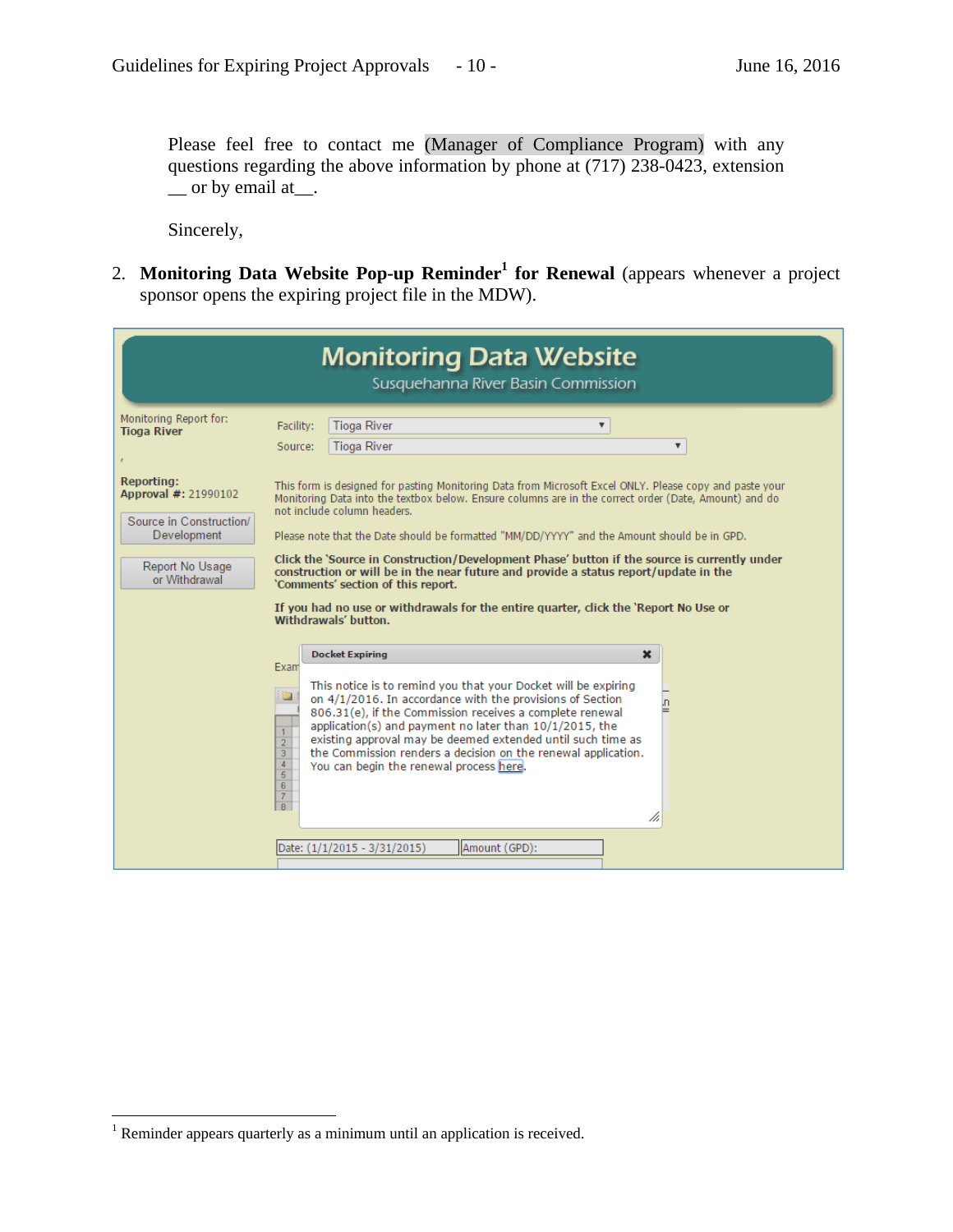# **ATTACHMENT C**

## **Notice of Expiration**

# **(1) Letter to Project Sponsor**

## Re: APPROVAL EXPIRED for Commission Docket No. Expiration Date:

Dear Project Sponsor Contact:

 The Susquehanna River Basin Commission (Commission) has identified that Docket No. \_\_\_\_\_, approving Project Name for a consumptive water use/withdrawal/diversion of \_\_\_\_\_ million gallons per day (mgd), expired on the above date.

Any continued withdrawal/consumptive use/diversion of water subject to Commission approval without prior authorization is a violation under Commission Regulations 18 CFR Parts 806-808 and may be subject to enforcement action. The Commission's regulations can be accessed at the Commission's website (http://www.srbc.net).

Please do not hesitate to contact me at (717) 238-0423 if you have any questions.

Sincerely,

Executive Director